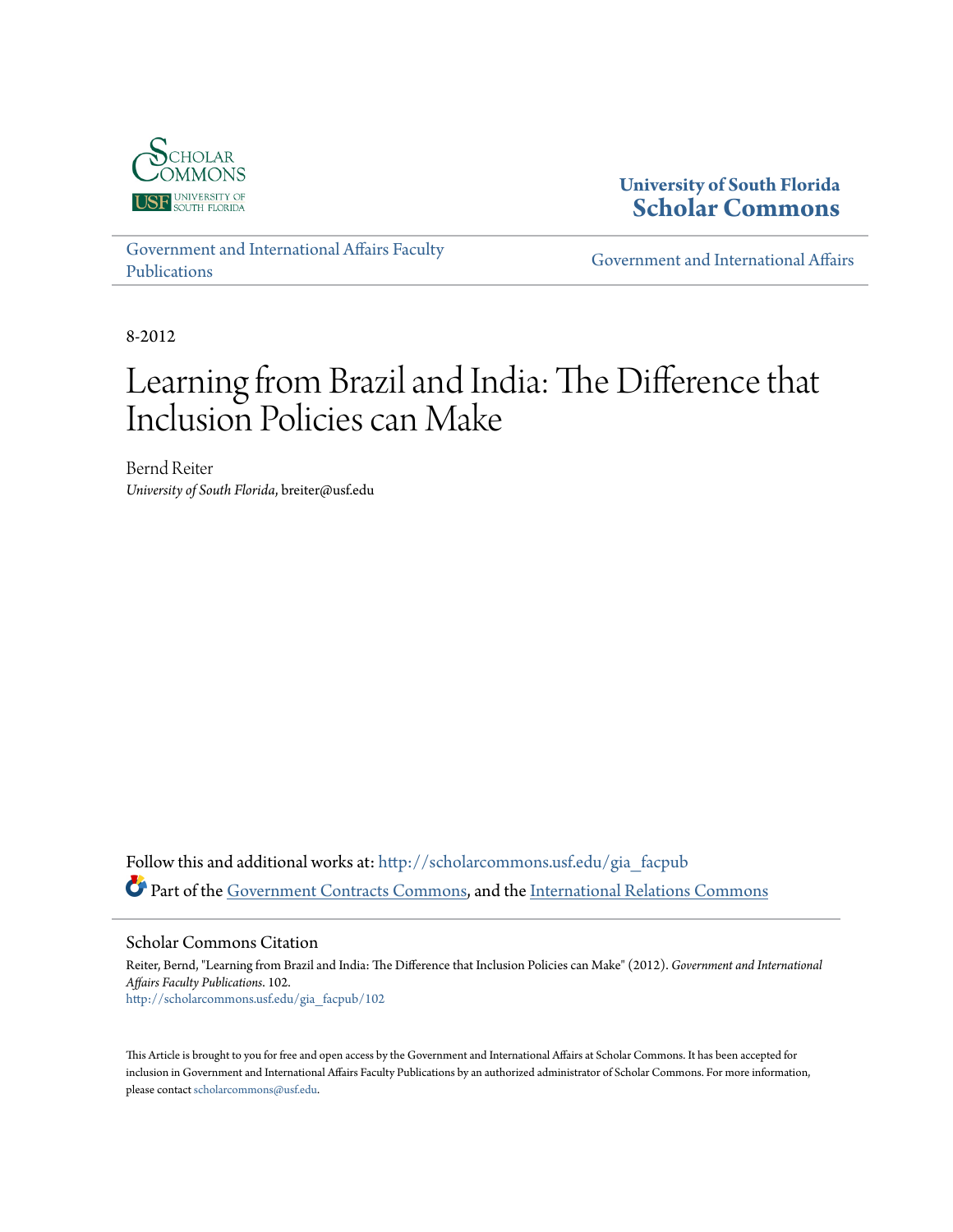# Learning from Brazil and India:

#### **The Difference that Inclusion Policies can Make**

#### **Introduction**

Most researchers, following the work of American scholar Kenneth Waltz (1979), focus their analysis on international factors only when seeking to explain international and foreign policies. However, foreign policy is based on a government's assessment of its own *national* interest. Once this interest is defined, the formulation of foreign policy objectives follows. The guiding theme of any objective is how a given policy can contribute to achieving *national* economic growth, political stability, and security. While Kenneth Waltz argues that to understand international politics one must ignore national politics as otherwise one would fall prey to "reductionism," his approach fails to capture the potential and reach of model-building and of applying diversified analytical tools. If we can gain insights from mixing different levels of analysis, national and international in this case, we should do so, precisely, as Waltz points out, because theory and reality are not the same. In a strict sense, theories and explanations cannot be true or false. They only can be more or less useful (which is something that Waltz also points out). Hence, there is no inherent risk in having "the wrong theory." At worst, such a theory does not help us to understand more and better. Furthermore, any theoretical model is inherently "reductionist," presenting us with a simplified reading of the world, or a segment of an overly complex reality, so that we can analyze and test the strength and robustness of the causal relations of factors we establish in an a-priori fashion. None of these elements – the factors or the relationships – emerge from reality; they are all fruits of our own minds in order to impose order on a messy world. Reductionism thus is the mark of our trade and ought not to be feared, but embraced.

Once we free ourselves from this fear of reductionism and include national elements into our analysis of international politics and foreign policy analysis, we open the door to new, and more fruitful, ways to think about and analyze the world of international relations. This article argues that national social policies are important elements of foreign policy, because countries copy and learn from each others' experience with a given national policy, applying it subsequently at home. Such a mutual learning often involves the interchange of expert knowledge, carried by country specialists who travel forth and back, unintentionally serving as ambassadors. If a country ends up adopting another country's national policy, such an interchange will also lead to mutual respect and increased knowledge of other countries, ultimately leading different countries on a path of gradual convergence.

Given that successful social policies invented in one country are often actively promoted and spread by such agencies as the World Bank, it comes to no surprise that in today's world, we find a bit of India and Bangladesh in many Latin American countries, as microfinance has become a very significant phenomenon all over the region. Along the same lines we also find a bit of Brazil in India, as conditional cash transfers have been widely adopted there. Such a policy exchange of successful social policies aimed at seeking the inclusion of historically excluded groups is potentially of much greater relevance than any foreign policy interaction based on threats and deterrence – at least among countries that do not have a history of conflict, because it can bring countries together by triggering changes from within, even if these changes are initiated externally. This article will focus on some national policies that have already traveled abroad from Brazil to India, and vice versa, in order to demonstrate the relevance of such an interchange. To allow for a more precise analysis, I will focus on policies focusing on inclusion, education, and democratic participation.

There is an intimate link that connects economic growth to democracy, citizen participation, and education, as such authors as Amartya Sen (1999), George Psacharoupulos (1993) and John Gaventa (2010) have demonstrated. The arguments supporting this link are old, reaching back to Alexis de Tocqueville, John Stuart Mill, and others. However, the more recent literature is able to specify that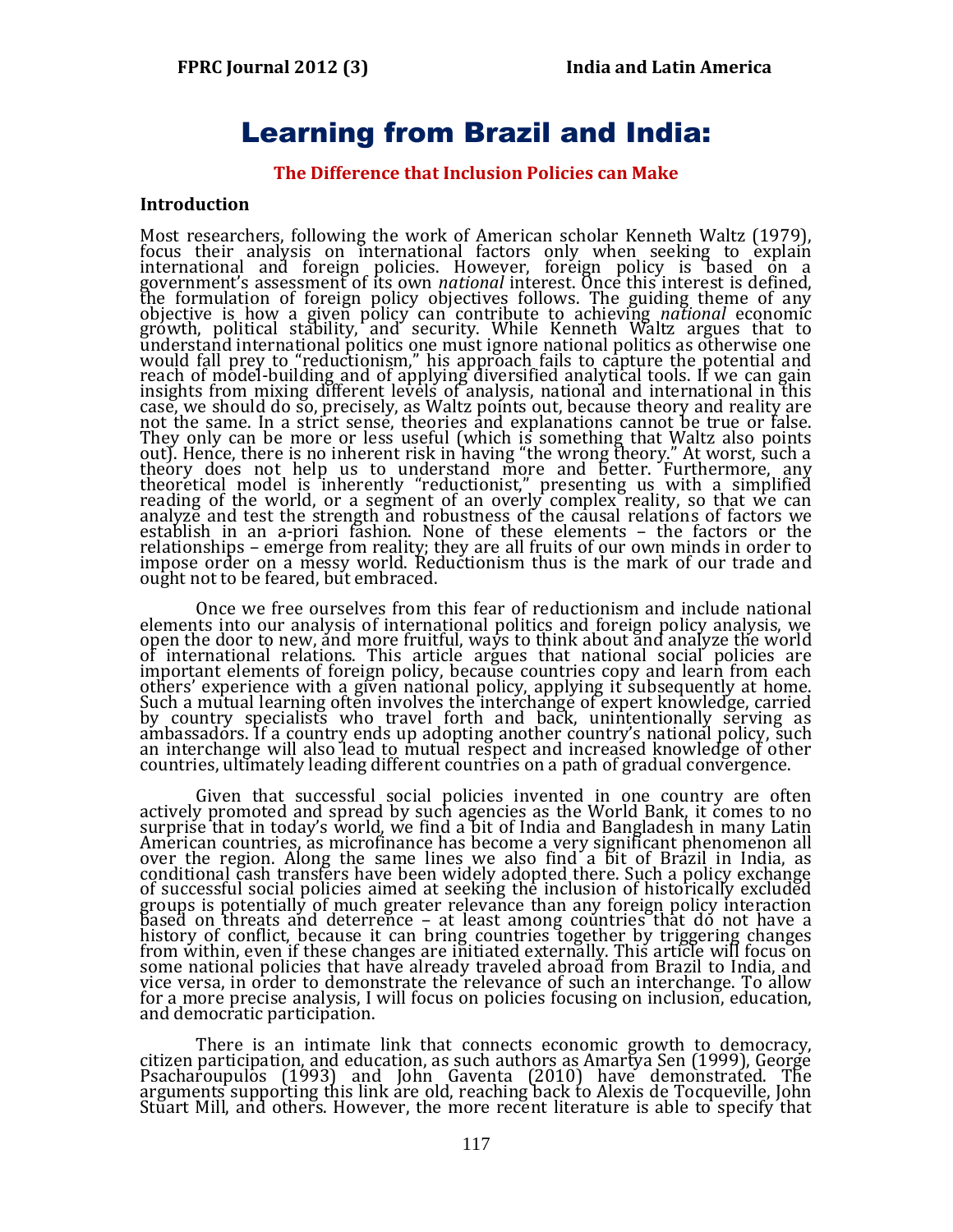link and assess its importance. This article will first discuss the causal paths that link democracy, participation, and education to economic growth and "development" and it will then discuss some empirical examples from contemporary Brazil and India that allow for some more specific learnings in this discussion. In the conclusion, the article highlights the importance of south-south dialogue and the interchange of social policy experiences between such countries as India and Brazil.

## **Modernization is Dead**

Modernization theory has an important place in the discussions about economic growth, political stability, and development. Particularly the early work of Samuel Huntington (1968) still holds some insight for contemporary students of development, especially those from rich countries, because of his insistence on the importance of the degree, not the kind, of government. As Huntington puts it, "The primary problem is not liberty but the creation of a legitimate public order. Men may, of course, have order without liberty, but they cannot have liberty without order." (Huntington, 1968:7f) While this has proven to be true, much of the other assumptions held by modernization theorists have not withstood the proof of time. There is no king's road to development. The middle class is not the only driving force for democracy, and most of all: democracy will not automatically follow economic development, as Przeworski and Limongi (1997) have demonstrated, and as the experiences of Apartheid South Africa, China, and most of Latin America have amply shown. Democracy must be achieved, fought for, and actively constructed and defended or it will not emerge and survive. The direction of the causal link, if anything, goes the other way: it is not that economic development breads democracy, but democracy has some important spillover effects on economic growth. (Sen, 1999) More precisely, the rule of law, a functioning judicial system, and the freedom, enforced and protected by government, of people to act as they want will also contribute to economic growth – if the government provides for the necessary opportunities (such as infrastructure and effective law enforcement).

Sen's whole "capability approach" hinges on the idea that if given the opportunity, people will act in their own best interest and, if guided by effective government, this pursuit of self-interest will produce agglomerate economic output. Sen is thus very close to Adam Smith's original (1776) understanding of markets. With Smith, he also shares the understanding that markets can easily be distorted and become dysfunctional – something that most contemporary free-marketeers conveniently forget. Sen's approach to development as freedom supports demandside driven approaches to stimulate markets, that is: Sen's work follows Maynard Keynes, in that it believes that investments in people's abilities and resources will impact the whole economy positively. However, he goes beyond Keynes and argues that "free agency is itself a constitutive part of development; it also contributes to the strengthening of free agencies of other kinds." (Sen, 1999: 4) The core insight of Sen certainly is that it is not the amount of money you have that decides how happy or fulfilled you are, but what that money can buy you, that is: what kind of life you are able to live. Many of us have fallen prey to what Karl Marx has called "money fetishism," which means valuing money for its own sake. Sen reminds us that money is a means to an end and that it is the ends that matter. Health, education, being a respected member of a community, being able to shape the institutions under which one lives, being able to breath clean air, being and feeling safe, being able to move about without being stuck in traffic jams – all of these are ends in themselves and not all of them can be bought with money. Money is a poor (yet easy) way to measure one's capabilities.

# **Education**

The most cost effective investment a government in Africa, Latin America and Asia can make is in public primary education. World Bank George Psacharoupulos has a lifetime career built on demonstrating and measuring the truth of this statement. In a 1993 World Bank paper, for example, his findings are summed up the following way: "Primary education continues to yield high returns in developing countries, and the returns decline by the level of schooling and a country's per capita income." (Psacharoupulos, 1993:i) His other findings are summarized as such: "Among the three main levels of education, primary education continues to exhibit the highest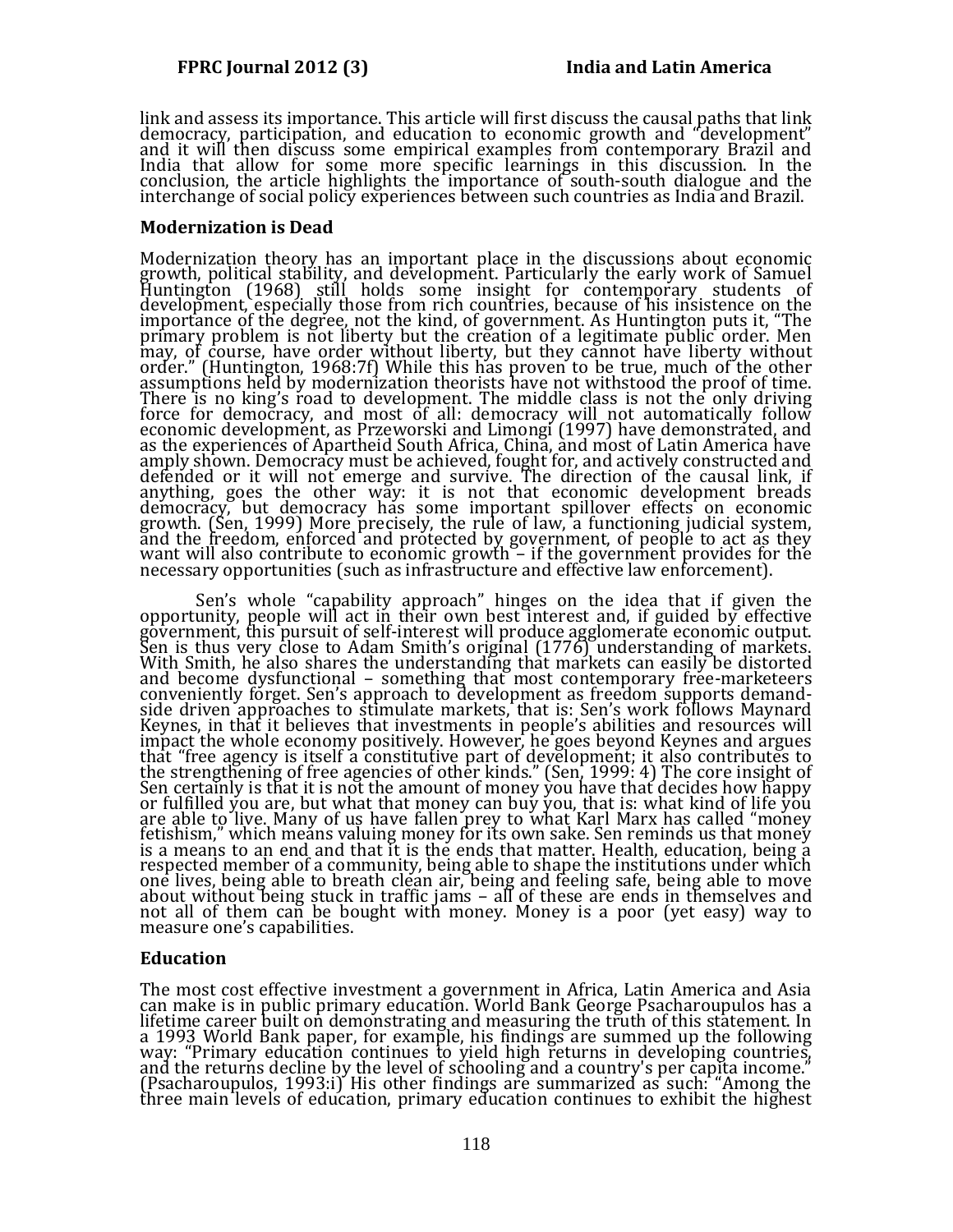social profitability in all world regions (…) Overall, the returns to female education are higher than those to male education, but at individual levels of education the pattern is more mixed." (Psacharoupulos, 1993:ii) There is more, and more specific, information on the importance of basic public education readily available to anybody who cares to look. The success story of such quick developers as South Korea can hardly be told without noting the tremendous impact that its educational policy has had. Cuba, despite all its unfreedoms and problems, provides yet another empirical example of the importance of making education a government priority. It might also indicate some of the pitfalls of doing so: once people are learned, they will not readily accept unfreedom.

Indeed, economists Joseph Stiglitz and Shahid Yusuf (2001) have demonstrated that what matters the most for achieving sustained growth is what economists call "Total Factor Productivity" (TFP), which measures the increase of efficiency. Together with the value of how much input an economy receives (in terms of resources), TFP determines the overall output of an economy, where investment in education is computed as an input. Different from other inputs, however, educational input also impacts TFP, as higher levels of learning lead to more efficient behavior among workers and entrepreneurs. Hence, according to Stiglitz, "the key policy issue facing all developing countries remains: how to close the knowledge gap." (Stiglitz and Yusuf, 2001:512) Stiglitz summarizes his explanation for the "East Asian Miracle" with this general statement: "The most successful governments have realized the importance of these *social* policies (including egalitarian income distribution and education policies), not only as ends in themselves but as *necessary* for long-term economic growth." (Stiglitz and Yusuf, 2001:525)

As a result of these and many other, related, findings, investment in education, social policies, and democratic quality have moved to the center stage of the development discussion. This time this is not advocated by social scientists and humanists, but by economists, whose main concern is not social justice per se, but sustained economic growth and prosperity.

#### **The Cost of Exclusion and Discrimination**

Mayra Buvinic (2004), in her introduction to the Inter American Development Bank report *Social Inclusion and Economic Development in Latin America,* which she coedited, writes that several Latin American countries have started to focus on strategies aimed at including historically excluded segments of their societies. She mentions the 1991 Colombian Constitution, Affirmative Action in Brazil, antidiscrimination legislation in Mexico, the 1997 Peruvian law which criminalizes discrimination, as well as several policies and projects for Garifunas in Honduras, indigenous people in Chile, Afro-descendants in Colombia, and for people with disabilities in Mexico and Nicaragua. Buvinic then argues that, "Reflecting this new interest, international development agencies have embraced the goal of social inclusion and supported research on the causes of poverty and inequality and the remedies." (Buvinic, 2004:4) While it is not easy to define and measure what exactly inclusion is, Buvinic and her co-editors and co-authors all agree that poverty, access to quality services, access to physical infrastructure, access to participation in labor markets, social participation and social capital, justice and political participation, as well as violence and victimization constitute exclusion, so that policies aimed at inclusion must target these factors.

To these authors, excluded groups and individual tend to be invisible, poor, stigmatized, discriminated against, and suffer from an accumulation of these factors. All authors contributing to this publication also agree that, "Policies for inclusion call of public investments to correct imbalances in access to quality services and to productive and political resources. They strive to "level the playing field" and create an enabling environment for the excluded to exercise their agency." (Buvinic, 2004:10) Indeed, several Latin American countries now provide statistical information on the situation of their minorities, which is deemed by many an important first step in the struggle to overcome exclusion, as it provides the necessary information on the excluded, their numbers, location, and characteristics, without which public policies cannot be designed. According to Buvinic, "Twelve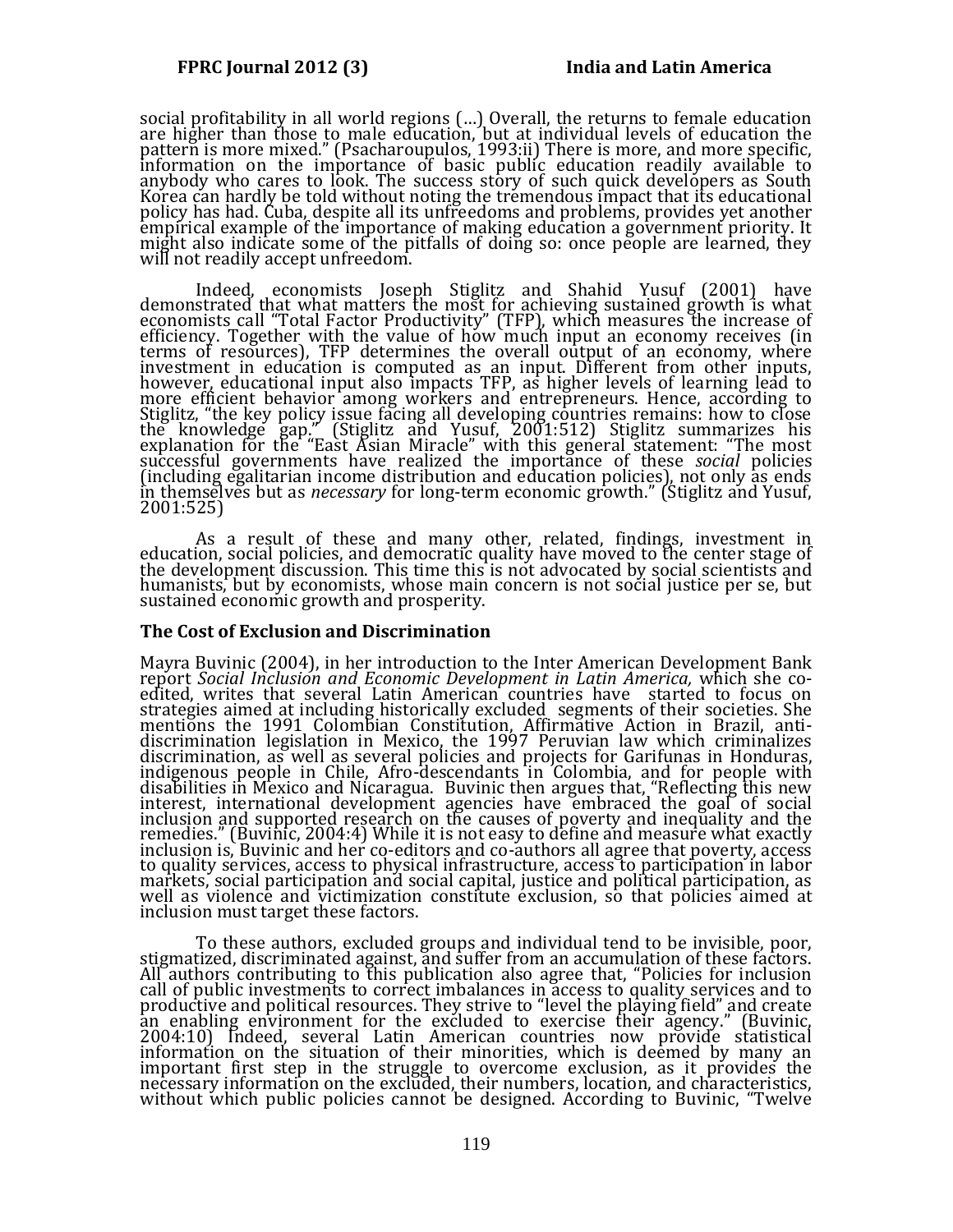countries in the region included questions on ethnicity and race in the 2000 round of population censuses, some for the first time (Honduras, Peru)." (Buvinic, 2004:11)

Based on their assessment of several countries of the region, these authors assert that what needs to be done in order to break the vicious cycle of exclusion is to break the intergenerational transmission of disadvantage; to expand access to Labor, Land and Capital Markets; to implement integrated local development projects; to actively combat stigma and discrimination with laws and preferential policies; and to empower socially exclude groups. The policy recommendations these authors suggest in order to achieve these goals include "establishing national civil and social rights frameworks to address and remedy discrimination, and (…) addressing the multiple causes and consequences of exclusion through inclusionary social and economic policy." (Buvinic, 2004: 25)

Why is fighting exclusion of such importance? My own answer is very much in tune with Buvinic's: beyond issues of justice, "Discrimination and exclusion are costly to the economy and society." (Buvinic, 2004:26) How costly exactly is difficult to say, but some economists have attempted to measure the economic of exclusion and discrimination. Jonas Zoninstein, in his contribution to the same IDB publication, asserts that without discrimination, "Bolivia's economy grows by 36.7 percent, Brazil's by 12.8 percent, Guatemala's by 13.6 percent, and Peru's by 4.2 percent." (Zoninstein in Buvinic et.al., 2004:45). Zoninstein also locates the most important cause responsible for reproducing exclusion: education. He writes: "In a comparative study of schooling and earnings in South Africa and Brazil, Lam (1999) found that differences in schooling explain much of the earning inequalities in both countries." (Zoninstein in Buvinic et.al., 2004:48) And he concludes, that "A social inclusion strategy could start by promoting more and better investment in human capital of Afro-descendents and indigenous peoples and by ending occupational discrimination. These changes would increase the productivity and reduce unemployment among these excluded groups, leading to increases in the productivity of labor and capital, the incentives to invest in new plant and equipment, and the competitive strength of the economy as a whole, including activities oriented to external markets." (Zoninstein in Buvinic et.al., 2004:49)

The case for social policies, particularly investment in primary education, could not be any clearer, stated more pervasively, or supported with more evidence. Anybody who opposes it opposes sound empirical evidence and research. Social investment *is* investment into a country's economic growth and development, with investment in education standing out as by far the most effective. The case for social and educational policies thus is no longer a case for justice alone; it is a case for collective economic growth.<sup>1</sup>

# **Democratic Participation**

\_\_\_\_\_\_\_\_\_\_\_\_\_\_\_\_\_\_\_\_\_\_\_\_\_\_\_\_

Democratic participation provides an important way to achieve democracy, agency, capabilities, and hence: development. Similar to the cases for democracy in general and for social policies and education in particular, the case for democratic participation is old and well known, but it has only recently received some important backing from systematic research. Particularly the work of John Gaventa and his colleagues at the Institute of Development Studies at the University of Sussex (UK), as well as the work by such authors as Archon Fung (2003), Abhijit

 $1$  From a justice point of view, much deeper and more far reaching policies to reverse the accumulated effects of exclusion and discrimination would be called for. Given the unequal asset distribution that has resulted from hundreds of years of slavery or from exploiting the labor of scheduled casts, for example, a justice agenda would demand that the historically excluded would receive preferential treatment to offset their historical discrimination, which would require hundreds of years of exclusive privileges, the same way that those that built their riches on their backs have enjoyed. Such an agenda is, of course, utopian even if it were just.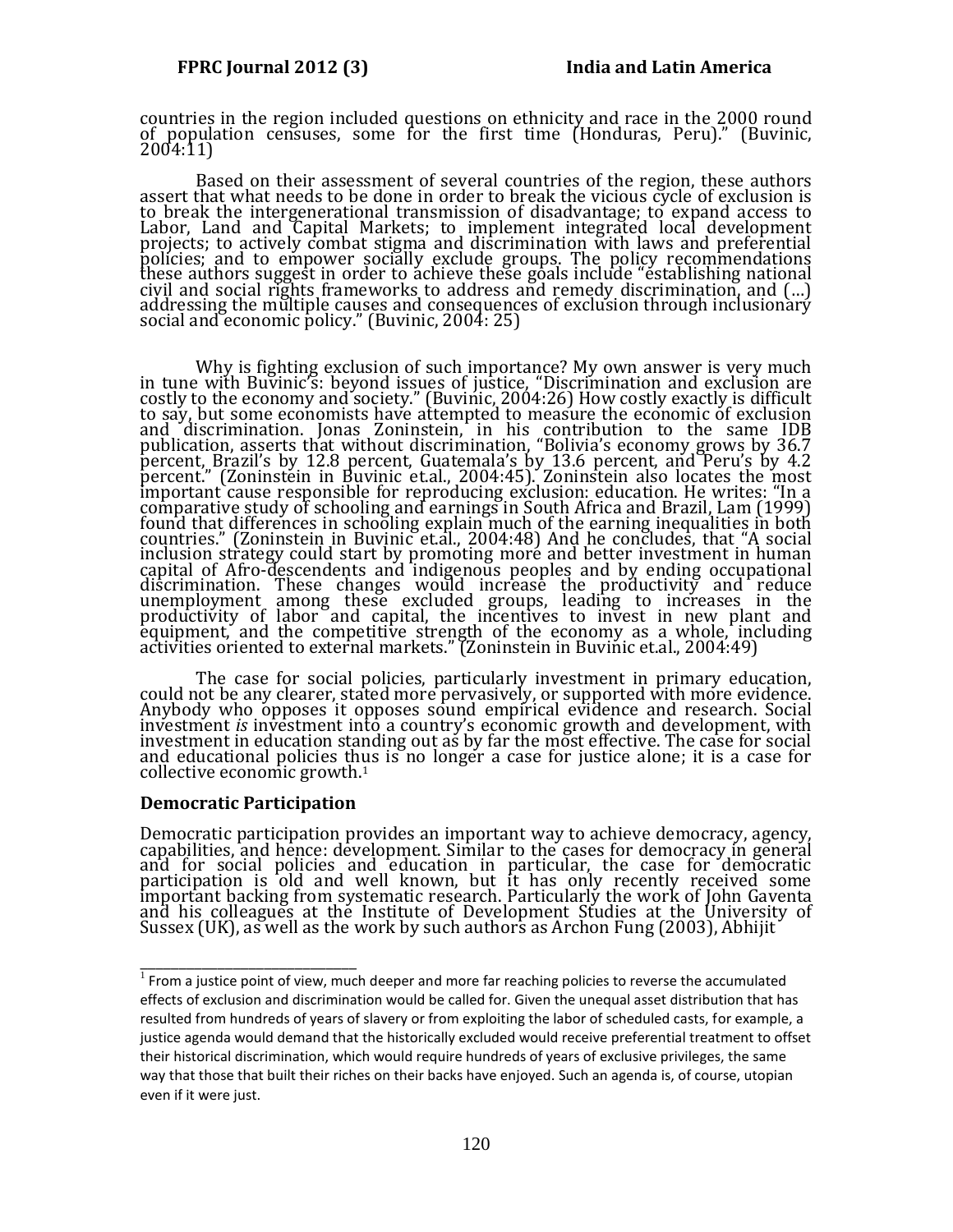Banerjee (2008), and Brigitte Geissel (2009) have allowed us to reach a clearer an more precise understanding of the importance of democratic participation and the different conditioning factors that determine its effectiveness. Gaventa and his team have gathered information on 100 participative projects in poor countries over ten years (2000 to 2010) and published eight books plus many working papers on their findings. Archon Fung (2003) has analyzed some American cases of participative governance and proposed an institutional typology of citizen participation. He has also gathered empirical data on participatory experiments in Chicago (2001) and Minneapolis (2006). Abhijit Banerjee and his colleagues have analyzed the reasons for failed parental involvement in India (2008) and Brigitte Geissel (2009) has examined the experiences of citizen participation in local German government.

In addition to this rich information, we now have assessments of several attempts by different governments of very different countries to fight exclusion with innovative programs, all aimed at fostering active involvement of historically excluded groups – the poor, underrepresented, women, and minorities. This new, more empirically grounded information, allows us to re-examine the older literature on social capital, associations, civil society, and civicness, as well as the discussions about deliberative democracy in important new ways. We can now determine how important, exactly, civic participation is and what kind of participation is more likely to achieve the outcomes it seeks, that is: what works, under what conditions, and how. The title of Gaventa and Barrett's (2010) IDS Working Paper 347 sums up this possibility. It is called *So What Difference Does it Make? Mapping the Outcomes of Citizen Engagement*.

Gaventa and Barrett (2010) sum up their 10 year, 100 case study about the effectiveness of citizen participation in a table that maps out the possibilities as well a the pitfalls. This is the table:

| <b>Positive</b>                                        | <b>Negative</b>                                                                 |
|--------------------------------------------------------|---------------------------------------------------------------------------------|
| <b>Construction of citizenship</b>                     |                                                                                 |
| Increased civic and political knowledge                | Increased knowledge dependencies                                                |
| Greater sense of empowerment and<br>agency             | Disempowerment and reduced sense of<br>agency                                   |
| <b>Practices of citizen participation</b>              |                                                                                 |
| Increased capacities for collective action             | New capacities used for<br>'negative'                                           |
| New forms of participation                             | purposes<br>Tokenistic or 'captured'<br>forms<br><sub>of</sub>                  |
| Deepening of networks and solidarities                 | participation<br>accountability<br>Lack of<br>and<br>representation in networks |
| Responsive and accountable states                      |                                                                                 |
| Greater access to state services and<br>resources      | Denial of state services and resources                                          |
| Greater realization of rights                          | Social, economic and political reprisals                                        |
| Enhanced state responsiveness<br>and<br>accountability | Violent or coercive state responses                                             |
| Inclusive and cohesive societies                       |                                                                                 |
| Inclusion of new actors and issues in<br>public spaces | Reinforcement of social hierarchies and<br>exclusion                            |
| Greater social cohesion across groups                  | Increased horizontal conflict<br>and<br>violence                                |

### **Outcomes of citizen engagement**

Source: Gaventa and Barrett, 2010: 25

They explain: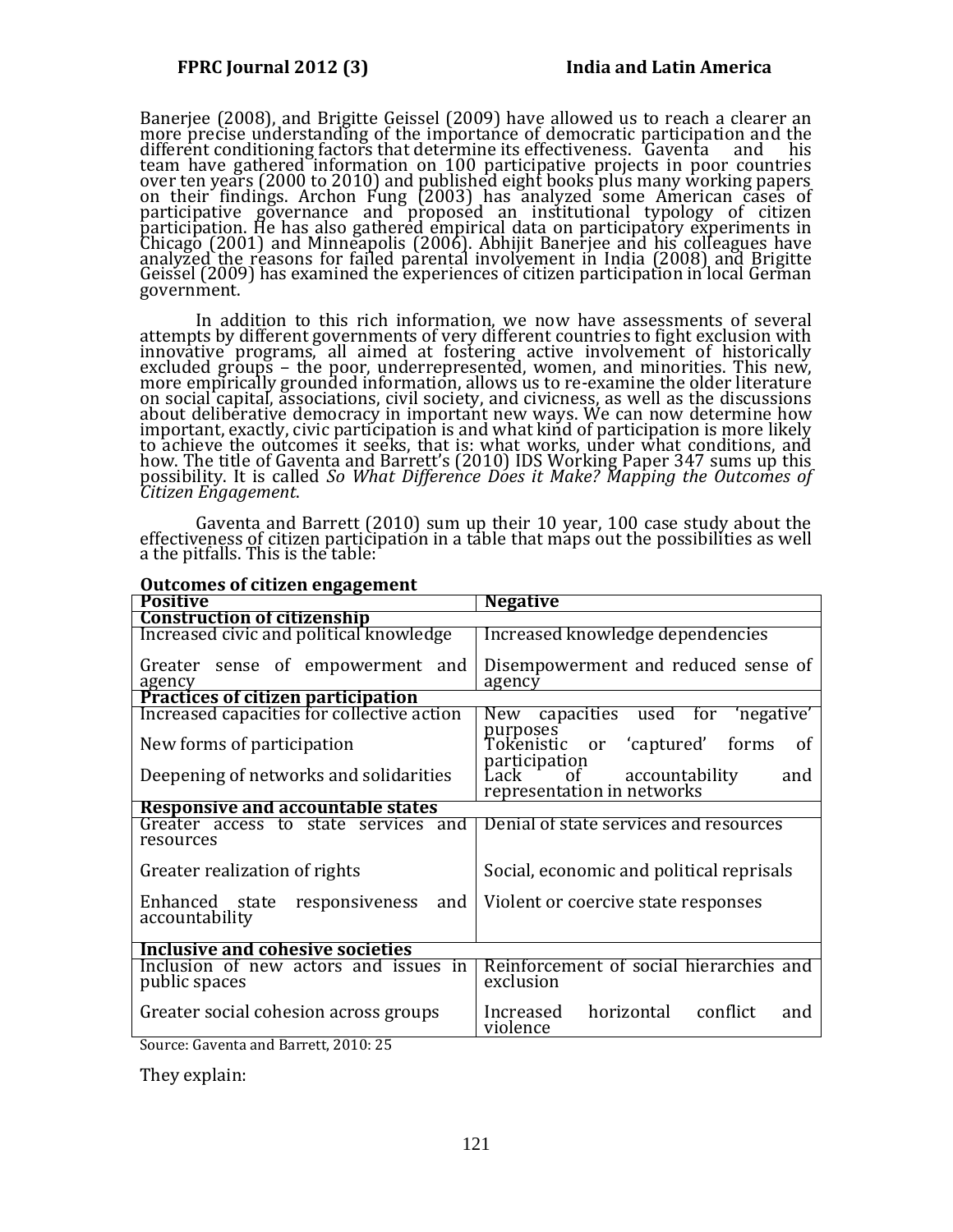Figure 5.1 shows the distribution of positive and negative outcomes across the four categories. Overall, 75 per cent of total outcomes were coded positive and, the remaining 25 per cent negative. Turning to the positive-negative split within each outcome category, we see that the division conforms broadly to the overall 75–25 per cent split in total positive and negative outcomes, respectively, in our sample, with the 'construction of citizenship' showing the highest percentage of positive outcomes (80 per cent) and 'inclusive and cohesive societies' the lowest (70 per cent). (Gaventa and Barrett, 2010:25)

In other words: active citizen engagement has and overwhelmingly positive effect on such attributes as the awareness and practice of citizenship rights, the responsiveness and accountability of states, and on the overall cohesiveness of societies, even if social cohesiveness is a more complex phenomenon and cannot be reduced to democratic participation alone. By giving historically excluded groups and previously passive citizens a voice and active role in the fashioning of their own destinies, democratic participation does actively fight alienation from and disenchantment with politics as it transforms former clients into agents.

#### **Learning from Brazil and India**

 $\overline{a}$ 

Brazil and India provide some of the richest experiences that offer important lessons for all those committed to more equitable development and sustainable economic growth. In this article, I will focus on the experiences of the Brazilian *Service de Atendimento ao Cidadao* (Citizen Service), knows as *SAC* and the related *Poupatempo* (Save Time) Program.

SAC was created by the Bahian state government in 1995. The core approach was to offer all the state-related services that Brazilian citizens routinely need from was to offer all the state-related services that Brazilian citizens routinely need from their federal, state, and municipal governments, in one place. In addition, given the need for health care in remote places, two mobile SAC unites were created that went to rural areas, also offering basic health care and vaccination services where they were not readily available. Since 1995, Bahian citizens thus can get voting titles, criminal records, water bills, energy bills, tax bills, drivers licenses, passports, working papers (*carteira de trabalho*) and the like issued and resolved in one day, in one place. This experience met with so much citizen approval that it became a model that quickly spread all over Brazil and even to other countries. According to Daniel Annenberg (2008), former manager of *Poupatempo* Sao Paulo, SAC delivered, on average, 42,300 services per day and 847,000 per month. *Poupatempo*, delivered 75,000 daily services and 1.5 million per month, with 11 fixed units and 7 mobile units. A similar experience was started in 2001 in Rio de Janeiro, called *Rio Simples* (Simply Rio). *Poupatempo* received a 99% approval rate among the population (Annenberg, 2008).

Similar efforts to provide citizens with easier and quicker access to government services are undertaken by the Indian government. The Indian National e-Governance Plan (NEGP) envisages Citizen Service Centers as providing a primary mode of service delivery channel for rural areas. The 'E-Seva' (Andhra Pradesh, India) program was started as a pilot in 1999, and presently features over 1000 centers in Andhra Pradesh districts and plans to add 8000 more. E-Seva is the most evolved model of e-service delivery in India, integrating the services of 13 state and local government agencies, 3 central government agencies and 9 private sector organizations. It provides more than 130 G2C and B2C services. Nearly 1.6 million citizens use e-Seva services in Hyderabad every month. It offers the widest choice of channels (Departmental counters, Internet, ATMs, e-Seva counters in Banks, any e-Seva service center, AP Online kiosks) and the widest array of services. Citizens can not only pay bills online (telephone, electricity, property taxes, etc) and apply for passports, but also recharge mobile phones, purchase milk coupons, reserve movie tickets, etc.<sup>2</sup>

 $^2$  This information is from the World Bank E-Development Thematic Group: [http://web.worldbank.org/WBSITE/EXTERNAL/TOPICS/EXTINFORMATIONANDCOMMUNICATIONANDTECHNOLOGIES/EXTEDEVELOP](http://web.worldbank.org/WBSITE/EXTERNAL/TOPICS/EXTINFORMATIONANDCOMMUNICATIONANDTECHNOLOGIES/EXTEDEVELOPMENT/0,,contentMDK:20920866~menuPK:2643963~pagePK:64020865~piPK:51164185~theSitePK:559460,00.html) [MENT/0,,contentMDK:20920866~menuPK:2643963~pagePK:64020865~piPK:51164185~theSitePK:559460,00.html.](http://web.worldbank.org/WBSITE/EXTERNAL/TOPICS/EXTINFORMATIONANDCOMMUNICATIONANDTECHNOLOGIES/EXTEDEVELOPMENT/0,,contentMDK:20920866~menuPK:2643963~pagePK:64020865~piPK:51164185~theSitePK:559460,00.html)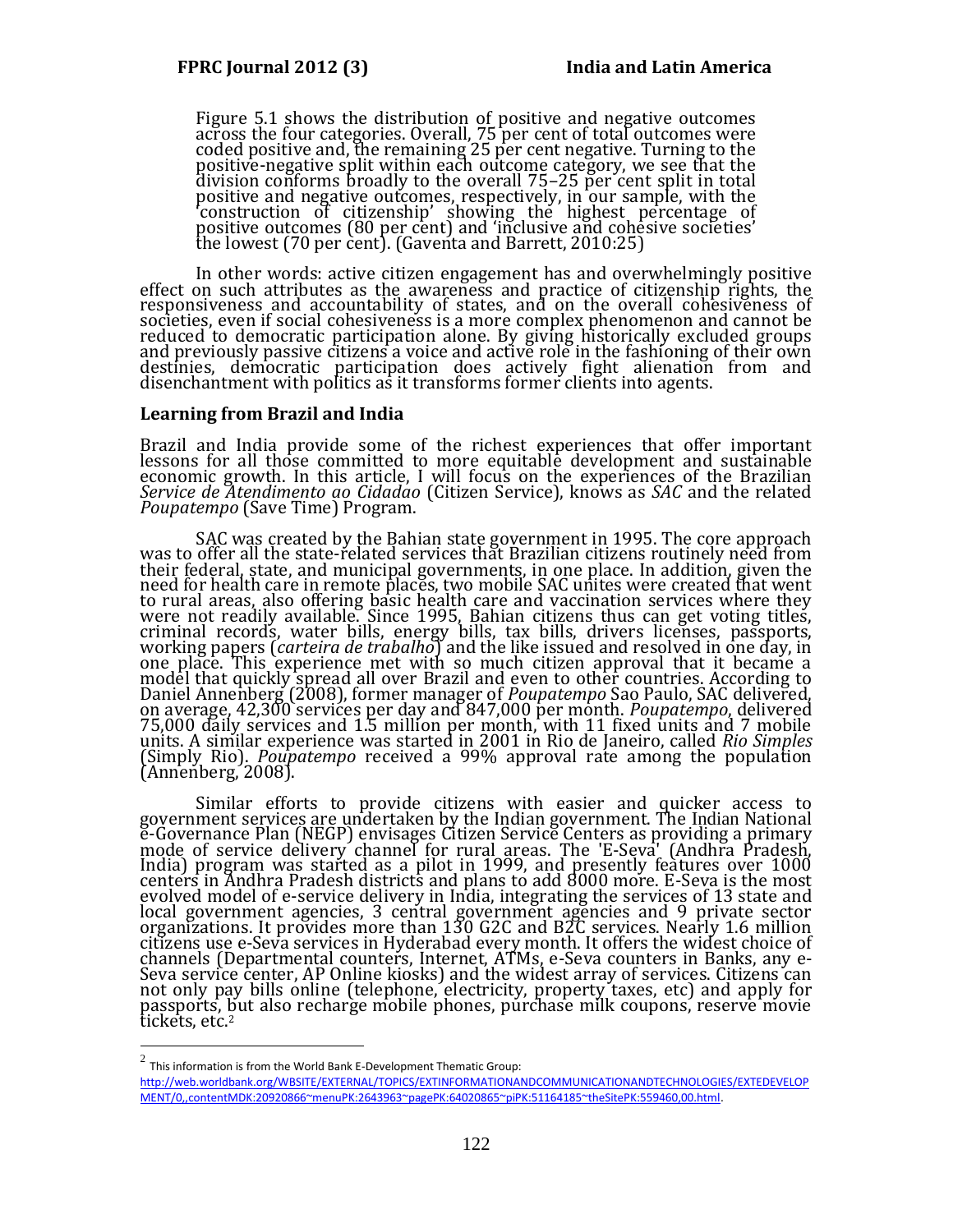This sort of efficient Service provision is an important tool to actively include historically excluded groups and individuals into "official society." In Brazil, even though the percentage of Brazilians with a bank account increased from 16.1% in 2005 to 60.5% in 2011, according to the Brazilian Fundação Getúlio Vargas, a significant portion of Brazilians is still not part of the economically active population. In India, only about half of the population has a bank account, thus effectively excluding the other half from actively engaging in money transactions beyond a very rudimentary, direct, level.

#### **Conditional Cash Transfers**

According to Ariel Fiszbein and Norbert Schady (2009), "Countries have been adopting or considering adoption of CCT programs at a prodigious rate. Virtually every country in Latin America has such a program. Elsewhere, there are large-scale programs in Bangladesh, Indonesia, and Turkey, and pilot programs in Cambodia, Malawi, Morocco, Pakistan, and South Africa, among others. Interest in programs that seek to use cash to incentivize household investments in child schooling has spread from developing to developed countries—most recently to programs in New York City and Washington, DC." (Fiszbein and Schady, 2009:1) These authors speak of a "CCT Wave" which in 2009 benefited 5 million households in Mexico and 11 million families in Brazil, that is: some 46 million people in Brazil alone.

The idea behind Conditional Cash Transfer Programs is simple. Families need savings to make investments. Given that the poorest are unable to save, they cannot invest and thus remain outside of markets, or, in the case of the very poor, they have not enough money for their own consumption. By giving them small amounts of money, they will be able to feed their families and gain the opportunity to invest and thus be able to work their way out of poverty. This is not a new idea, but classical demand-side Keynesian economics. What gave this old idea its revolutionary character was the insight that most poor children are out of school not because they want to, but because their parents make them work. In 1995, under the governorship of Cristovam Buarque, the Brazilian capital of Brasilia thus started a social program called "Bolsa Escola" that sought to give parents incentives to keep their children in school, namely by providing them with the money they could otherwise earn begging in the streets or working. From the beginning, this program was conditional: parents could get the money only as long as their children remained in school. By paying parents if they kept their children in school, this program was able to address several problems at once: to provide money to poor families so they could invest and participate in markets and to find a way to keep children in schools, which not only positively impacts them, but promises to contribute to the GNP by actively fighting exclusion. (Castro and Burstyn, 2008) In 2003, when Luis Inacio Lula first took office in Brazil, this program was merged with others into the now-known *Bolsa Familia* Program and applied on a national level. In its current form, *Bolsa Familia* demands that children under 17 stay in school; that children ages 0-7 receive all required vaccinations and grow according to the established plan; that pregnant women participate in prenatal care; and that lactating women participate in a monitoring program. In 2007, this program cost the Brazilian Federal government US\$4.7 billion, which equals 0.3% of its GDP. (Brazilian Ministry for Social Development and Hunger Eradication)

The impacts of Bolsa Familia and similar programs have been impressive. Not surprisingly, according to Fiszbein and Schady (2009), "the largest consumption impacts are found when the transfer amount is generous (as with the Red de Protección Social [RPS] program in Nicaragua). Moreover, because transfers generally are well targeted to the poor, the effects on consumption have translated into impacts on poverty (…). Some of the reductions in poverty are quite large. In Nicaragua, for example, poverty fell by 5–9 points (using the 2002 data)." (Fiszbein and Schady, 2009:15) Between 2003 and 2009, the income of poor Brazilians has grown seven times as much as the income of rich Brazilians and poverty has fallen during that time from 22 percent of the population to 7 percent. (World Bank) To these direct benefits, one should add the money the Brazilian government is saving by preemptively avoiding all those costs that a population without education and good health is likely to accrue. In addition, as shown above, Brazil, and the other countries with similar programs are also actively investing in its future economic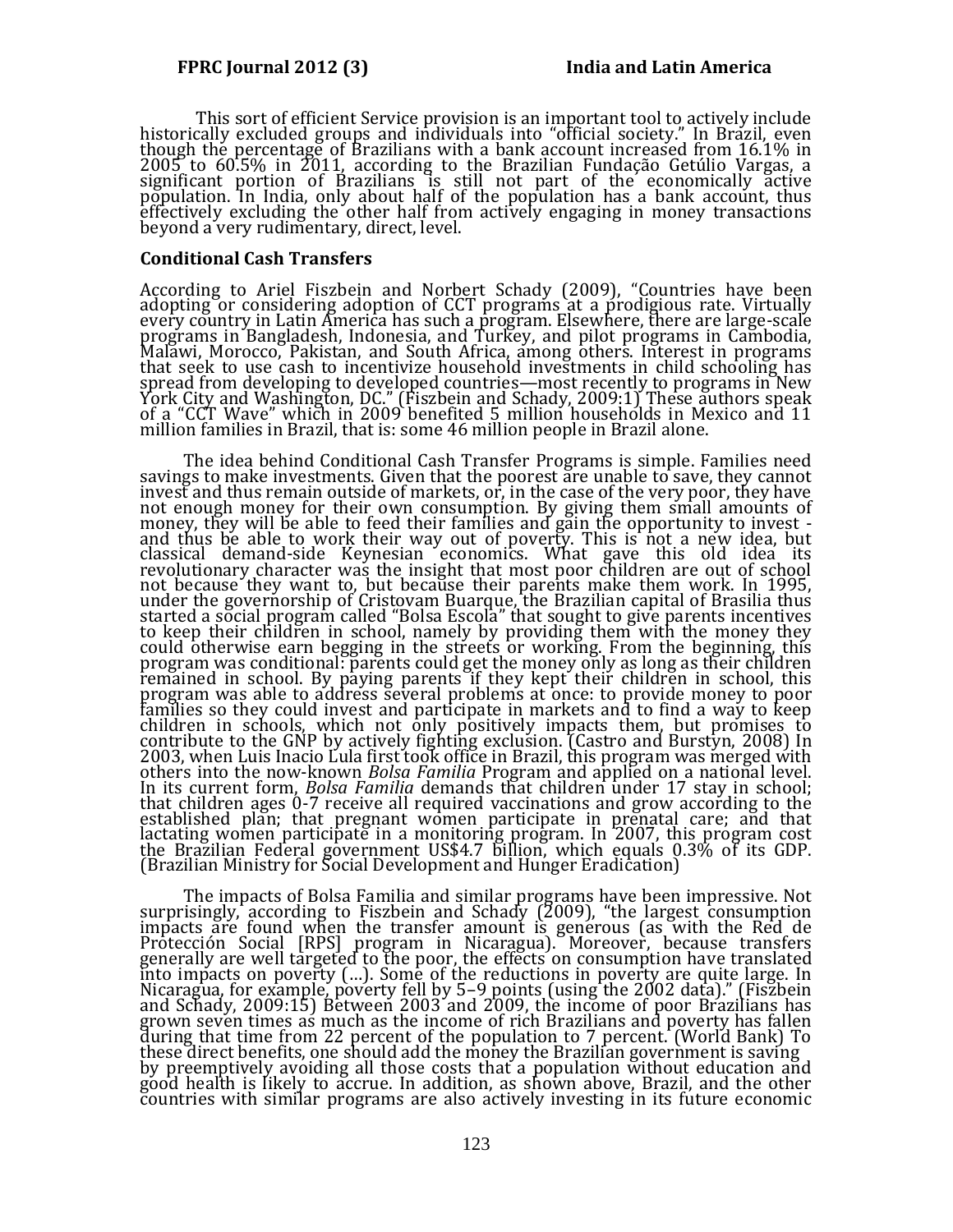prosperity by making investments in its population's health and education, the most efficient economic long-term invest any country can make.

In 2012, Conditional Cash Transfer programs exist not only in Brazil and Mexico, the pioneers, but in almost all of Latin America, as well as in India, Pakistan, and Bangladesh. By adopting such programs India is not only learning from the Brazilian experience, a country with similar problems of poverty, inequality, and exclusion. India is also moving closer and becoming more similar to Brazil by applying some of the same social policies. Instead of focusing on its differences, some sectors within both governments have decided to focus on their similarities instead. In terms of foreign policy, this must be seen as a major step towards fighting the true enemies of both countries: hunger, poverty, ill health, and lack of education of significant parts of their populations.

### **Conclusion: Rethinking Foreign Policy**

In a Hobbesian world of anarchy and mistrust, deterrence and balance of power politics might be necessary to ensure security. However, such a framework is less and less able to capture the needs and wants of countries that are not latently at war with each other, but rather have started to recognize that they face very similar problems and thus might learn from the different solutions that emerge, and are already tested, in one locality. This is the case of India's relationship to Brazil and to Latin America in general. They all have one common enemy: poverty, inequality, social exclusion and all the resulting phenomena associated with those, namely violence, lack of sustained economic growth, high health care costs, and all the other problems created when a significant part of the population is uneducated, in bad health, and poor. As a result, each can learn much from the other's experience. Recent research on the impact of social investment and democratic participation all point to the path that both countries need to follow if they want to win this battle. They need to find ways to fight back the extremely entrenched exclusion of parts of their populations, so that these historically excluded segments can become active members in their democracies and in their national markets. The cost of neglecting this task is extremely high. However, the solutions to these problems come less and less from the old colonial powers, but they emerge autochthonously, from Indian and Latin American thinkers, researchers, and practitioners such as Amartya Sen, Cristovam Buarque, Jaime Lerner, and Antanas Mockus. In a world where more and more of "our" problems are also "their" problems, foreign policy needs to focus more and more on what different countries can learn from each other. The future of security, stability, and prosperity of all countries depend on it.

# **Literature Used**

Alsop, Ruth, Mette Frost Bertelsen, and Jeremy Holland. 2006. *Empowerment in Practice*. Washington: World Bank Publication

Avritzer, Leonardo. 2010. "Living under a Democracy: Participation and its Impact on the Living Conditions of the Poor." In: *Latin American Research Review*. Special Issue, 2010

Banerjee, Abhijit, Rukmini Banerji, Esther Duflo, Rachel Glennerster, and Stuti Khemani. 2008. "Pitfalls of Participatory Programs: Evidence from a Randomized Evaluation in Education in India." *NBE Working Paper 14311*. National Bureau of Economic Research. Cambridge

Buvinic, Mayra, Jaqueline Mazza, and Ruthanne Deutsch. 2004. *Social Inclusion and Economic Development in Latin America*. Washington / Baltimore: IDP / Johns Hopkins University Press

 2008. "Social Inclusion or Poverty Alleviation?" Harvard Center for International Development, Working Paper No.27

Chakrabarty, Dipesh. 2000. *Provincializing Europe*. Princeton: Princeton University Press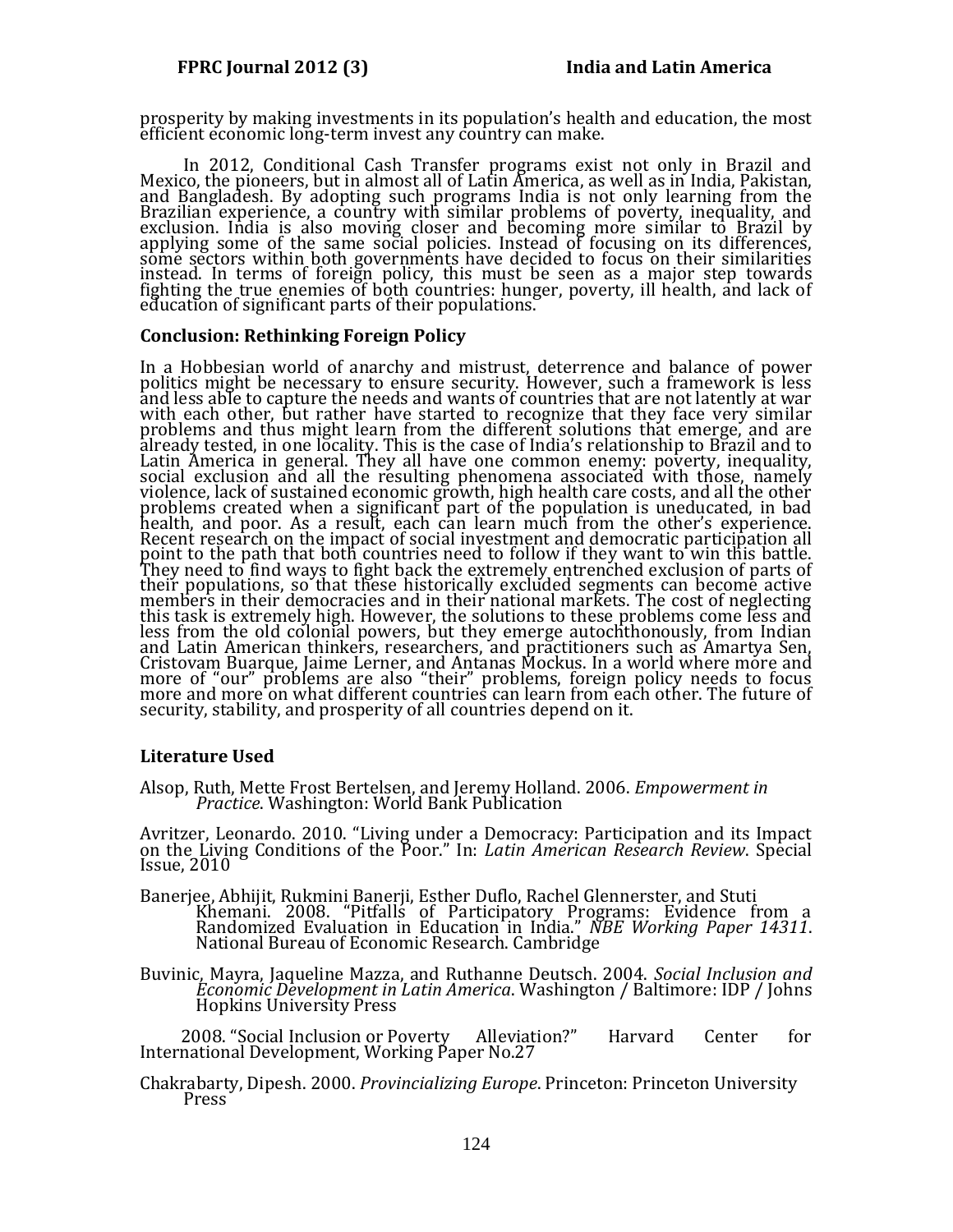- Coelho, Karen, Lalitha Kamath, and M. Vijaybaskar. 2011: "Infrastructure of Consent: Interrogating Citizen Participation Mandates in Indian Urban Governance." *IDS Working Papers*, Vol. 2011, No. 362
- Coelho, Vera Schattan and Bettina von Liers (eds.). 2010. *Mobilizing for Democracy: Citizens Action and the Politics of Public Participation*. London: Zed Books
- Cook, Bill and Uma Kothari (eds.). 2001. *Participation: The New Tyranny?*. London: Zed Books
- Cornwall, Andre and Vera Schattan Coelho (eds.). 2007. *Spaces for Change? The Politics of Citizen Participation in New Democratic Arenas*. London: Zed Books
- Evans, Peter. 2008. "Is an Alternative Globalization Possible?" In: *Politics and Society*, Vol. 36, No. 2 (June 2008):271-305

\_\_\_. 2009. "Population Health and Development." In: Hall, Peter and Michele Lamont (eds). *Successful Societies*. New York: Cambridge University Press

\_\_\_. 2004. "Development as Institutional Change: The Pitfalls of Monocropping and the Potentials of Deliberation." In: *Studies of Comparative International Development*, Winter 2004, Vol. 38, No. 4:30-52

Fiszbein, Ariel and Norbert Schady (eds.). 2009. *Conditional Cash Transfers: Reducing Present and Future Poverty*. Washington, D.C.: World Bank Press

Fung, Archon. 2003. Survey Article: Recipes for Public Spheres: Eight Institutional Design Choices and Their Consequences. *The Journal of Political Philosophy*. Vol. 11, N. 3, 2003:338-367

\_\_\_. 2001. "Accountable Autonomy: Toward Empowered Deliberation in Chicago Schools and Policing." *Politics & Society*. Vol. 29. N.1 (March 2001):73-103

Gaventa, John and Gregory Barrett. 2010. "So What Difference does it Make? Mapping the Outcomes of Citizen Engagement." *IDS Working Papers*, Volume 2010, No.347

Geissel, Brigitte. 2009. "How to Improve the Quality of Democracy?" *German Politics and Society*. Issue 93. V.27 N.4 (Winter 2009):51-72

Houtzager, Peter and Arnab Archarya. 2010. "Associations, active citizenship, and the quality of democracy in Brazil and Mexico." Theor Soc (2011) 40:1-36

Huntington, Samuel. 1968. *Political Order in Changing Societies*. New Haven: Yale University Press

- Kabeer, Naila. (ed.). 2005. *Inclusive Citizenship: Meanings and Expressions*. London: Zed Books
- Lemaitre, Andreia and A.H.J. Helmsing. 2011. "Solidarity Economy in Brazil: Movement, Discourse, and Practice." *ISS Working Papers*, No.524
- Muniz, Mirtha and Des Gasper. 2011. "Human Autonomy Effectiveness and Development Projects." *ISS Working Papers*, No. 519

Nylen, William and Lawrence Dodd. 2003. *Participatory Democracy Versus Elitist Democracy: Lessons from Brazil*. New York: Palgrave Macmillan

Przeworski, Adam and Fernando Limongi. 1997. "Modernization: Theories and Facts." *World Politics*. 49.2 (1997):155-183